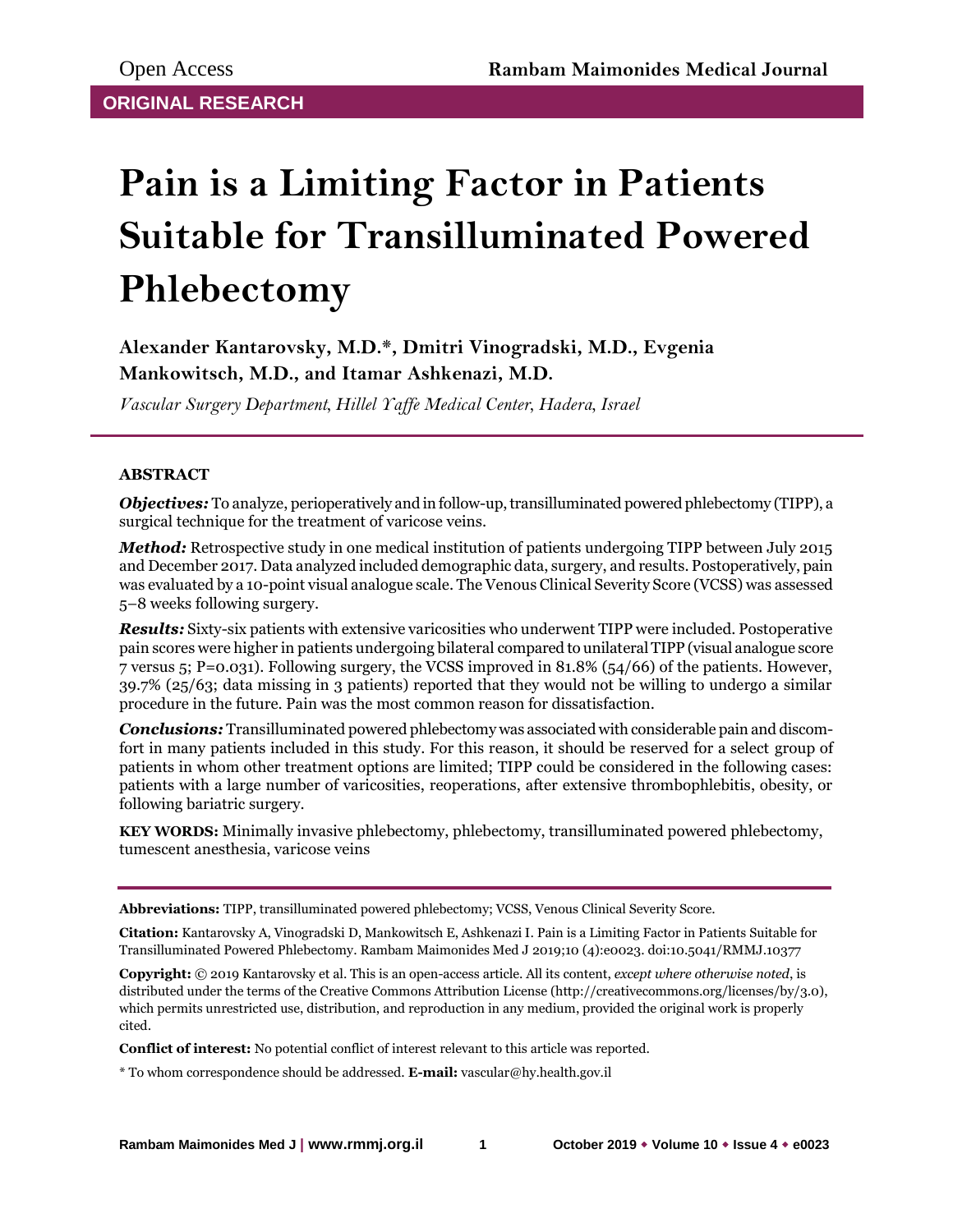## **INTRODUCTION**

Transilluminated powered phlebectomy (TIPP) is a minimally invasive surgery performed in order to remove varicose veins in the legs. This surgery consists of three components: (1) tumescent anesthesia by which local anesthesia of a large area is achieved by infiltrating the subcutaneous tissue with large volumes of anesthetic solution; (2) transillumination with a light source that enables accurate location of the varicosities, resulting in fewer overlooked diseased veins; and (3) a tissue resector device similar to that used in arthroscopic surgery that removes the varicose veins. The TIPP technique is an additional surgical method for the removal of varicose veins. This technique was successfully used to treat large venous ulcers and was more efficient than the classical phlebectomy.<sup>1</sup> Compared with other methods, the theoretical advantages of TIPP are: surgery performed under local anesthesia, reduced duration of the procedure, fewer incisions, and the ability to easily identify the varicose veins.

Though the method has been over 20 years in use, the number of articles regarding TIPP is small.<sup>1–12</sup> Most of these show that the surgery can be performed within a day-care setting, the complications are few, and the overall results are satisfactory. Nevertheless, in a randomized study, Chetter et al. compared 29 patients who had TIPP to 33 patients who underwent multiple stab incision phlebectomy.<sup>6</sup> Their conclusion suggested that TIPP results were worse for pain and quality of life 6 weeks after surgery. This study revealed that recovery from TIPP surgery took longer.

At the Hillel Yaffe Medical Center in Hadera, Israel, we have been performing TIPP since 2015 in patients with abundant varicose veins, and/or previous surgery, and/or a previous event of superficial thrombophlebitis, and especially in obese persons. All the procedures are performed only under tumescent anesthesia.

The objective of this study was to carry out a retrospective review of the results of this procedure performed between July 2015 and December 2017. Pain and patient satisfaction following surgery were investigated.

#### **METHODS**

This was a retrospective study authorized by the local Institutional Review Board. The authors were exempted from receiving informed consent. Included were patients from one medical center who underwent TIPP between July 2015 and December 2017. Patients who did not have a minimum of 4 weeks' follow-up were excluded.

All the patients included in this study underwent TIPP only. This procedure has been previously described in detail.<sup>13-15</sup> As a policy, patients who presented with varicose veins and concomitant axial (saphenous) vein valvular incompetence underwent staged procedures with main axial vein ablation preceding TIPP. Any adverse events described in this series represent complications directly associated with TIPP and cannot be attributed to an associated procedure.

The patients included in this study received premedication with a sublingual tablet of lorazepam (1 mg) and an oral tablet of clonidine (0.15 mg). Sublingual administration of the benzodiazepine allows quick absorption and rapid onset of its anxiolytic action. Clonidine inhibits tachycardia which may arise secondary to anxiety but also to the tumescent anesthetic solution which includes adrenaline. All underwent surgery using tumescent anesthesia without sedation in order to get their full cooperation during surgery. Since the patients selected for this procedure have a significant quantity of varicose veins distributed to the thighs and legs, this allows changing their position during the procedure as necessary without breaking sterility. All the patients were treated with postoperative compression placed at the end of the procedure. Compression was achieved by placing the following layers: cotton wool, elastic bandage, stockinet, and elastic hosiery. These were removed in the clinic four days following surgery. An elastic stocking was advised as long as the patient felt comfortable using it for symptomatic relief. Following surgery, patients underwent followup in the outpatient clinic for at least one year. During this follow-up patients were assessed with standardized clinical assessments based upon patient interview and physical examination. Duplex examination is only indicated if deep vein thrombosis is suspected. Follow-up included patient satisfaction surveys.

Data collected and analyzed included demographic data (age, gender), surgery (indication, time, unilateral/bilateral), and results (complications, residual varicosities). Upon termination of the procedure, operative pain was measured on a 10-point visual analogue scale (0 indicating no pain to 10 indicating worst pain ever). The Venous Clinical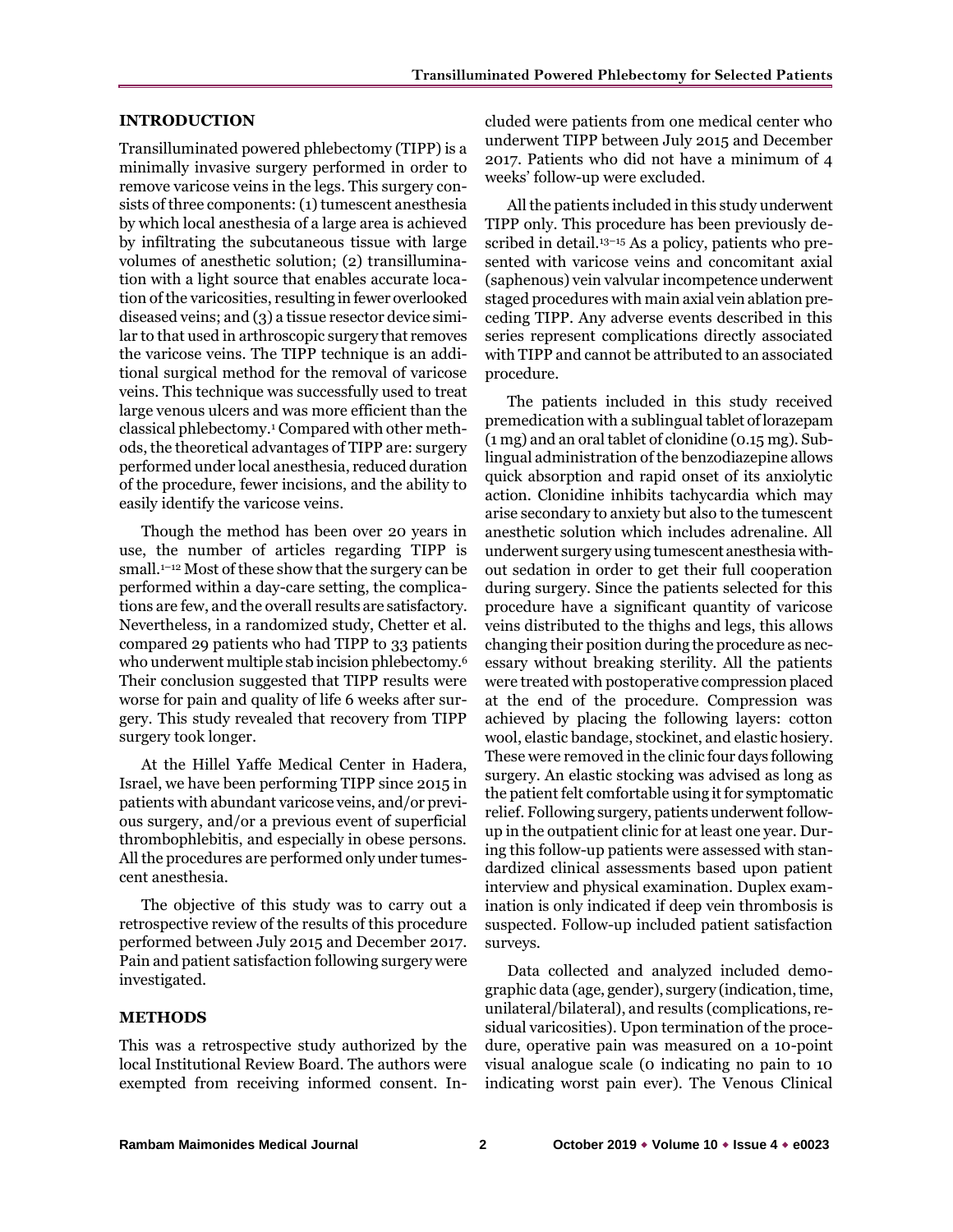Severity Score (VCSS) was assessed 5–8 weeks following surgery.<sup>16</sup> We used descriptive statistics to analyze the data.

### **RESULTS**

Sixty-six patients are reported. Forty-seven (71.2%) of the TIPP procedures were performed in females, and 19 (28.8%) were performed in males. Thirtyfour underwent unilateral procedures, and 32 underwent bilateral procedures. Comparison of patients undergoing unilateral to those undergoing bilateral TIPP is presented in Table 1.

Following surgery, VCSS improved in 81.8% (54/66) of the patients. In patients undergoing unilateral TIPP, VCSS after surgery improved in 85.3%  $(29/34)$  and worsened in 5.9%  $(2/34)$  of the patients. Information concerning VCSS change was missing in 3 patients undergoing unilateral TIPP. In patients undergoing bilateral TIPP, VCSS after surgery improved in 78.1% (25/32), remained the same in 9.4% (3/32), and worsened in 12.5% (4/32) of the patients. Median change in VCSS for unilateral TIPP was similar to median change in VCSS for bilateral TIPP (3.5 versus 3; *P*=0.959).

When asked if they would be willing to undergo a similar procedure in the future, 39.7% (25/63) of the patients responded they would not (data missing in 3 of 66 patients); no difference was noted between patients undergoing unilateral TIPP or bilateral TIPP (38.7% versus 40.6%; *P*=1.000). Pain was reported by 48% (12/25) of those unwilling to undergo a similar procedure in the future; no difference was found between patients undergoing unilateral TIPP and bilateral TIPP (41.7% versus 53.8%; *P*=0.695). Only one patient in this series required additional surgical phlebectomy due to varicose veins missed during the initial TIPP.

## **DISCUSSION**

A varicose vein is a common condition affecting over one-fifth of the adult population.<sup>17</sup> In this study we describe our experience with TIPP in selected patients with extensive varicosities. Additionally, most of the patients were obese, had undergone previous venous surgery, or suffered from extensive thrombophlebitis in the past. An important finding of this study was that pain was common and it was a major reason for patient dissatisfaction.

In the patients included in this study, simple phlebectomy and ultrasound-guided foam sclerotherapy do not offer a real alternative to TIPP. In these patients, simple phlebectomy is a very long operation with high risk for wound infection. Veins that need to be removed during simple phlebectomy may be missed since these are not always visible during the procedure. Ultrasound-guided foam sclerotherapy in this group of patients is a long-

| Demographics and<br><b>Surgical Details</b>  | <b>Unilateral TIPP</b><br>$(n=34)$ | <b>Bilateral TIPP</b><br>$(n=32)$ | <b>All Patients</b> | P Value Unilateral<br>versus Bilateral |  |
|----------------------------------------------|------------------------------------|-----------------------------------|---------------------|----------------------------------------|--|
| Median age (range), y                        | 57 (25-72)                         | 48.5 (26-84)                      | $50.5(25-84)$       | 0.095                                  |  |
| Gender                                       |                                    |                                   |                     |                                        |  |
| Females, $n$ $%$ )                           | 25(53.2)                           | 22(46.8)                          | 47 (71.2)           | 0.889                                  |  |
| Males, $n$ $(\%)$                            | 9(47.4)                            | 10(52.6)                          | 19(28.8)            |                                        |  |
| Median length of surgery<br>(range), minutes | $61.5(27-116)$                     | 83 (24-142)                       | 72.5 (24-142)       | < 0.001                                |  |
| Median pain score (range)                    | $5(0-10)$                          | $7(2-10)$                         | $6(0-10)$           | 0.031                                  |  |
| VCSS*                                        |                                    |                                   |                     |                                        |  |
| Before surgery                               | $6(2-16)$                          | $7(2-13)$                         | $6(2-16)$           | 0.096                                  |  |
| After surgery                                | $3(0-9)$                           | $4(0-17)$                         | $3(0-17)$           | 0.049                                  |  |

**Table 1. Comparison of Unilateral to Bilateral Transilluminated Powered Phlebectomy (TIPP).**

\* Data on three patients undergoing unilateral TIPP missing.

TIPP, transilluminated powered phlebectomy; VCSS, Venous Clinical Severity score.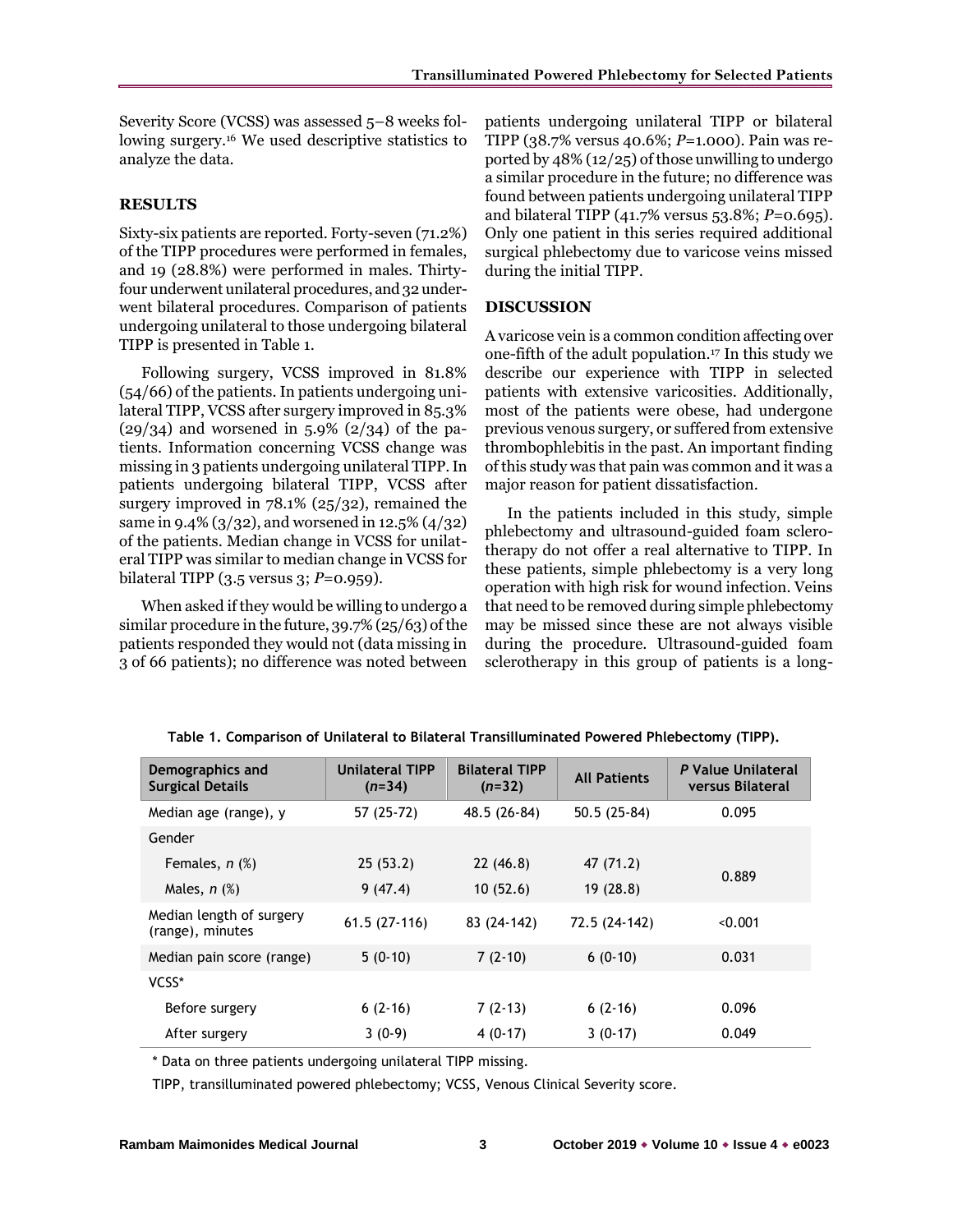drawn-out procedure that necessitates several sessions with intervals of weeks between each one. This type of treatment is associated with multiple episodes of local, painful thrombophlebitis and more recurrences.

In our unit, all TIPP procedures were performed under tumescent anesthesia in order to avoid the untoward effects of general anesthesia. Furthermore, tumescent anesthesia facilitates rotating the patients' extremities safely without breaking sterility. Rotating the patients avoids missing varicosities in the dependent areas. This is crucial in patients with extensive varicosities who are obese. Avoiding general and regional anesthesia allows patients to ambulate soon after the procedure.

Following surgery, these patients were treated similarly to other patients operated for varicose veins, by compression bandages and oral analgesics as needed. Postoperative pain treatment was based upon non-steroidal anti-inflammatory drugs (etodolac 500 mg b.i.d.) and tailored according to currently accepted guidelines.<sup>18</sup> Nevertheless, our ex-

| <b>Study</b>                                                                     | <b>Study Type</b>                 | No.<br><b>Patients</b> | <b>Comments</b>                                                                                                                                                                                                                                                                                                                               |  |
|----------------------------------------------------------------------------------|-----------------------------------|------------------------|-----------------------------------------------------------------------------------------------------------------------------------------------------------------------------------------------------------------------------------------------------------------------------------------------------------------------------------------------|--|
| Spitz et al. <sup>2</sup>                                                        | Case series                       | 36                     | Office procedure including 33 saphenous vein ablations; patients<br>comfortable without severe pain                                                                                                                                                                                                                                           |  |
| Cheshire et<br>al. <sup>3</sup>                                                  | Uncontrolled<br>study             | 114                    | All but 13 patients underwent combined TIPP with saphenous vein<br>ablation or ligation.<br>• At 6 weeks: 1 patient dead from myocardial infarction; 1<br>patient with deep vein thrombosis.<br>• Other complications affecting limbs: nerve damage in 43;<br>ecchymosis in 33; swelling in 20; hematoma in 14; pain in 5;<br>cellulitis in 4 |  |
| Scavée et al. <sup>4</sup>                                                       | Case series                       | 40                     | More hematomas reported with TIPP compared to stab avulsion<br>phlebectomy (57% versus 22%). No differences in pain at 7 days<br>and 6 weeks                                                                                                                                                                                                  |  |
| Aremu et al. <sup>5</sup>                                                        | Randomized<br>controlled<br>study | 88                     | 88 TIPP patients compared with 100 conventional stab avulsion<br>surgery patients<br>• Mean number of incisions: 5 TIPP versus 29 conventional<br>• No differences in pain, bruising, cellulitis, or numbness over<br>time<br>• At 6 weeks, no differences noted in nerve injury, residual<br>veins, cosmetic score, and overall satisfaction |  |
| Chetter et<br>al. <sup>6</sup>                                                   | Randomized<br>study               | 29                     | 29 TIPP patients compared to 33 multiple stab incision<br>phlebectomy patients<br>• Low number of TIPP incisions, but accompanied by extensive<br>bruising, increased pain, and reduced quality of life                                                                                                                                       |  |
| Akesson <sup>7</sup><br>Franz et al. <sup>8</sup> ;<br>Franz et al. <sup>9</sup> | Case series<br>Case series        | 21<br>3398/<br>4319    | Pain decreased to baseline within 2 weeks<br>Staged procedure for saphenous vein ablation patients<br>• Following TIPP, 99.7% reported good outcome and procedure<br>satisfaction                                                                                                                                                             |  |
| Kim et al. <sup>10</sup>                                                         | Case series                       | 299                    | 447 Limbs (TIPP)<br>• Complications reported: cellulitis, 2.2%; hematoma, 3.5%;<br>cutaneous nerve damage, 2.2%; seroma, 2.9%                                                                                                                                                                                                                 |  |
| Obi et al. <sup>11</sup>                                                         | Case series                       | 657                    | TIPP with saphenous vein ablation in most patients; hematomas<br>reported in 7.8%                                                                                                                                                                                                                                                             |  |
| Passman et<br>al. <sup>12</sup>                                                  | Case series                       | 169                    | Combined TIPP procedure with saphenous vein stripping or<br>endovenous ablation; more hematomas with TIPP compared to<br>stab avulsion phlebectomy                                                                                                                                                                                            |  |

**Table 2. Selected Studies on Transilluminated Powered Phlebectomy (TIPP).**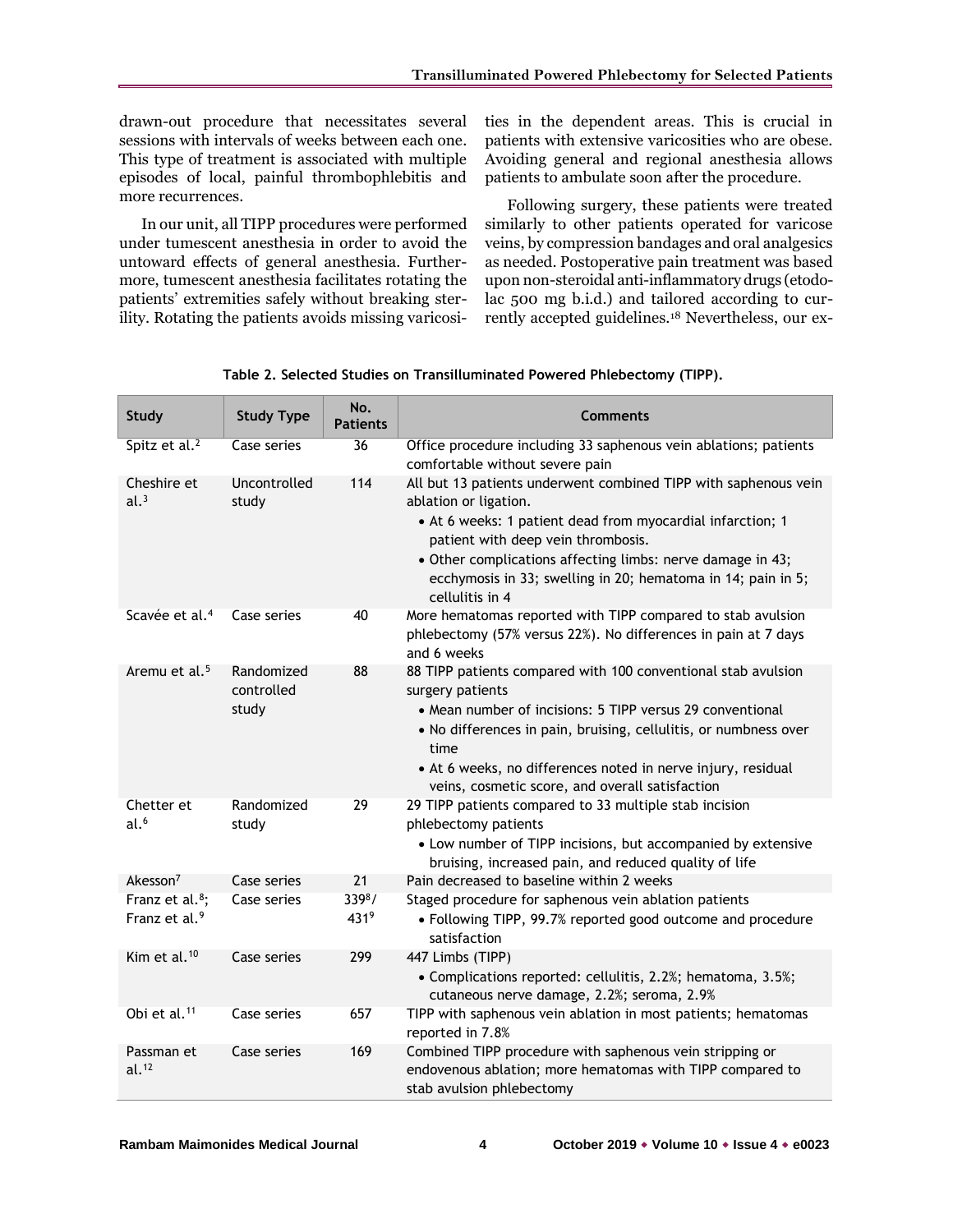perience shows that this procedure is accompanied with significant pain during and after the operation, even though we used oral sedation and distractive interventions.<sup>19</sup> Pain was the major reason for dissatisfaction in our patients, many of whom reported that they would not be willing to undergo this procedure again. Before undergoing TIPP, patients should be well informed about the levels of pain that could be experienced during and after this procedure.

Postoperatively, VCSS scores improved in over 80% of those undergoing TIPP. It must be remembered that patients chosen in this study to undergo TIPP have severe venous disease. In these patients, we assume that other treatment options have more drawbacks relative to TIPP.

Table 2 presents a summary of major series reported in the English-language literature. Most of these series report good results with TIPP that are non-inferior when compared to other surgical techniques. The avoidance of general or regional anesthesia and fewer incisions make TIPP an attractive surgical alternative. Different to most other studies describing TIPP, our unit performs this procedure in order to offer the best possible solution for a select group of patients. Pain is a significant drawback that should be taken into account when offering TIPP to patients who would otherwise benefit from alternative procedures.

Certain limitations should be taken into account. All the patients included in this analysis underwent surgery performed by one surgeon. One may conclude that differences seen in pain intensity in this series compared to that reported by others may be surgeon-/technique- and anesthesia-dependent. This is true for pain experienced during surgery, but it does not explain why the degree of pain experienced by patients in the weeks afterwards should be different, as reported by Chetter et al.<sup>6</sup> An alternative explanation for these differences may be the difference in patient population. Further studies of TIPP should concentrate on both short- and long-term pain. These limitations are probably true in other studies on TIPP reported in the literature. We believe that the TIPP procedure for our patients is the best procedure for them in the long run, despite the significant postoperative pain they experience.

In conclusion, TIPP procedures allow surgical treatment of extensive varicosities in patients who otherwise have no real alternative for treatment. However, as this study shows, many patients report

significant pain during surgery and also postoperatively. Patients referred for TIPP procedures should be well informed about the limitations of this procedure.

## **REFERENCES**

- 1. Chen S, Zeng Q, Fu Q, Li F, Zhang M, Zhao Y. Transilluminated powered phlebectomy in the treatment of large area venous leg ulcers: a case-control study with 3 years follow-up. Microcirculation 2019;26:e12523. [Crossref](https://doi.org/10.1111/micc.12523)
- 2. Spitz GA, Braxton JM, Bergan JJ. Outpatient varicose vein surgery with transilluminated powered phlebec-tomy. Vasc Surg 2000;34:547-55[. Crossref.](https://doi.org/10.1308%2F003588407X168271)
- 3. Cheshire N, Elias SM, Keagy B, et al. Powered phlebectomy (TriVex) in treatment of varicose veins. Ann Vasc Surg 2002;16;488–94. [Crossref](https://doi.org/10.1007/s10016-001-0100-1)
- 4. Scavée V, Lesceu O, Theys S, Jamart J, Louagie Y, Schoevaerdts JC. Hook phlebectomy versus transilluminated powered phlebectomy for varicose vein surgery: early results. Eur J Vasc Endovasc Surg 2003; 25:473–5. [Crossref](https://doi.org/10.1053/ejvs.2002.1908)
- 5. Aremu M, Mahendran B, Butcher W, et al. Prospective randomized controlled trial: conventional versus powered phlebectomy. J Vasc Surg 2004;39:88–94. [Crossref](https://doi.org/10.1016/j.jvs.2003.09.044)
- 6. Chetter IC, Mylankal KJ, Hughes H, Fitridge R. Randomized clinical trial comparing multiple stab incision phlebectomy and transilluminated powered phlebectomy for varicose veins. Br J Surg 2006; 93:169–74[. Crossref](https://doi.org/10.1002/bjs.5261)
- 7. Akesson H. Transilluminated powered phlebectomy: a clinical report. Phlebology 2008;23:295–8[. Crossref](https://doi.org/10.1258/phleb.2008.008003)
- 8. Franz RW, Knapp ED. Transilluminated powered phlebectomy surgery for varicose veins: a review of 339 consecutive patients. Ann Vasc Surg 2009;23: 303–9[. Crossref](https://doi.org/10.1016/j.avsg.2008.07.005)
- 9. Franz RW, Hartman JF, Wright ML. Treatment of varicose veins by transilluminated phlebectomy surgery: a 9-year experience. Int J Angiol 2012;21:201– 8[. Crossref](https://doi.org/10.1055/s-0032-1330229)
- 10. Kim JW, Han JW, Jung SY, Lim MS, Jung JP, Cho JW. Outcome of transilluminated powered phlebectomy for varicose vein: review of 299 patients (477 limbs). Surg Today 2013;43:62–6[. Crossref](https://doi.org/10.1007/s00595-012-0146-4)
- 11. Obi AT, Reames BN, Rook TJ, et al.; Michigan Vein Health Program. Outcomes associated with ablation compared to combined ablation and transilluminated powered phlebectomy in the treatment of varicose veins. Phlebology 2016;31:618-24. [Crossref](https://doi.org/10.1177/0268355515604257)